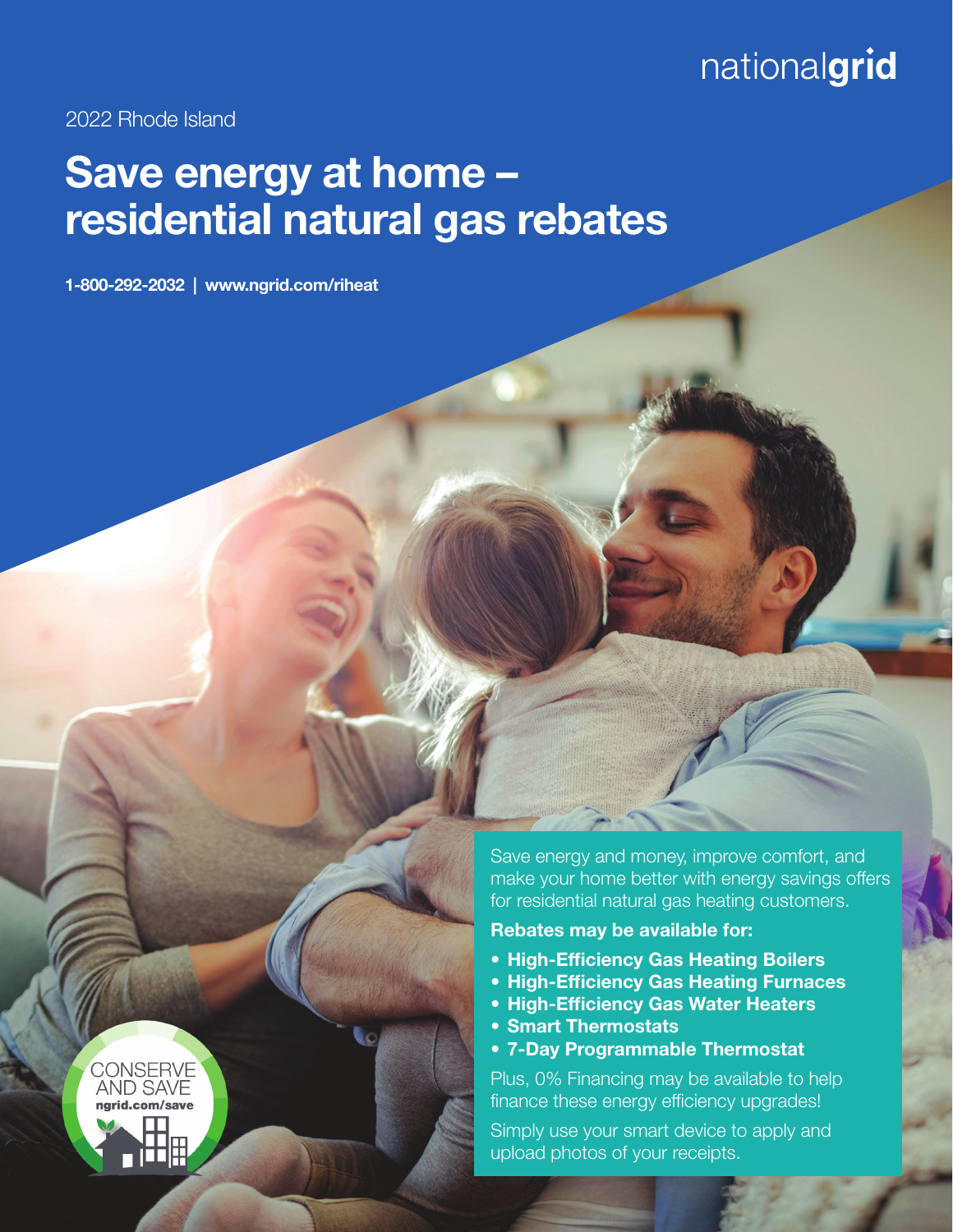# TO APPLY:

- 1. Purchase and install qualifying equipment in a Rhode Island home with an active National Grid residential natural gas heating account. Qualifying equipment must be puchased and installed between January 1, 2022 and December 31, 2022.
- 2. Go to ngrid.com/rirebates to complete and submit your online rebate application. Customers who do not have online access or who do not wish to apply online can complete this rebate application and submit by mail. Completed rebate application and required documentation must be submitted within 90 days of completion of work and by January 31, 2023.
- 3. The following documents are required along with your completed rebate application:
	- <sup>n</sup> A clear, legible copy of your itemized receipt or invoice from your licensed contractor that indicates "zero balance" or "paid in full" and shows:
	- Contractor name, address, phone number
- Total install cost & proof of payment

- UPC code(s), if applicable

- Equipment manufacturer & model number
- Installation date & address (installation address must
- match gas account #)
- 4. To improve processing time, it would be beneficial if you could also provide a copy of your most recent National Grid gas bill.
- 5. IMPORTANT: Please make a copy of your completed rebate application and supporting documents for your records.

#### 6. Mail to: National Grid RI Gas Rebates P.O. Box 2528 Manchester, CT 06045

You will receive your rebate incentive payment in the mail 6 to 8 weeks after our receipt of the properly completed and signed rebate application and supporting documentation. Additional processing time is needed if proper documentation and/or information has not been supplied.

#### Questions? Please call 1-800-292-2032 or e-mail ask@efi.org.

Ten (10) days after submission, you may track the status of your rebate by visiting **ngrid.com/rirebates**.

#### PROGRAM DETAILS

A licensed contractor must install heating and water heating equipment. Thermostats may be self-installed by the customer or contractorinstalled. Self-installed thermostats require original UPC code from the product package and sales receipt.

Tip: If you're looking for a contractor, please consult the Better Business Bureau's list of accredited heating contractors. Visit https://www.bbb.org/us/ri and click on "Accredited Business Directory." Type in "Heating Contractor" and enter your city and state or zip code. If you do not have online access, you may opt to call the Better Business Bureau at 1-508-652-4800 (Monday through Friday 9:00 a.m. - 3:00 p.m.) or consult your local yellow pages.

### Interested in applying for 0% Financing to help you finance these upgrades?

Through National Grid's EnergyWise program, you may be able to take advantage of 0% Financing to pay for a high-efficiency natural gas furnace, boiler, and/or water heater over a period of two to seven years. That's interest-free financing!

Call 1-888-633-7947 or visit ngrid.com/ri-home to schedule a free EnergyWise in-home energy assessment.

To be eligible to apply for 0% Financing, customer must be an owner of a one to four family residence with a current, paid-to-date National Grid Rhode Island residential gas heating account. Customer must complete a no-cost in-home energy assessment. 0% Financing is contingent on being approved for a loan from a participating lender. Financing is subject to funding availability. Terms and Conditions are subject to change or cancellation without notice. Limited time offer. This program is scheduled to end on December 31, 2022.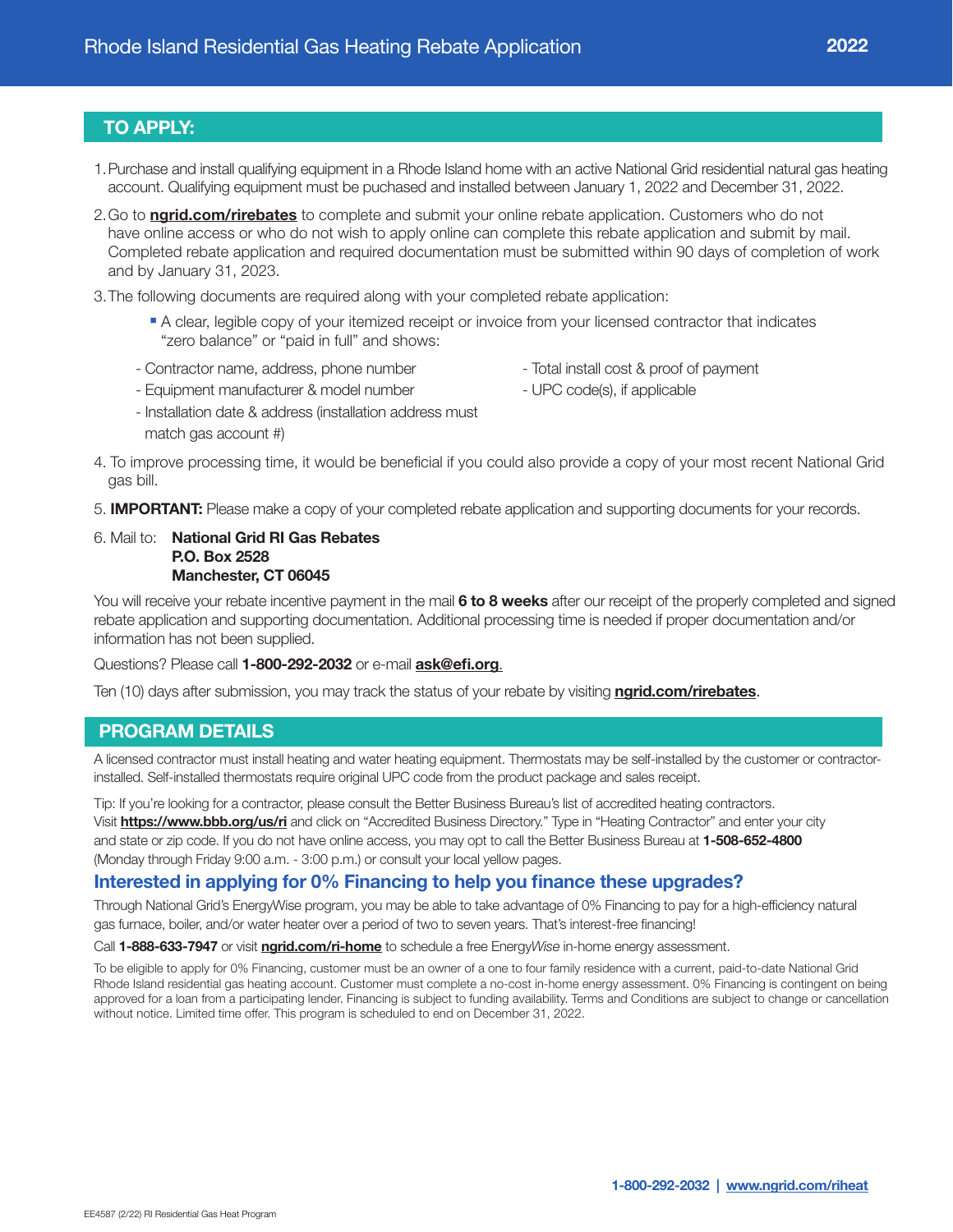Rebates are available to eligible residential natural gas heating customers only. One gas account number per application. Some restrictions may apply. Rebate offers are subject to change without notice. Please review terms and conditions. Application must be completed in its entirety.

Submit online at **ngrid.com/rirebates** or mail completed application with all required documents to:

#### Contractor invoice must include the following information:

National Grid RI Gas Rebates PO Box 2528 Manchester, CT 06045

- 
- 
- 
- 

#### CUSTOMER/ACCOUNT HOLDER INFORMATION — FORM MUST BE COMPLETED IN ITS ENTIRETY.

CHECK ONE: Q I'M AN EXISTING NATURAL GAS HEATING CUSTOMER Q I'M CONVERTING FROM OIL/PROPANE TO NATURAL GAS HEATING

| GAS ACCOUNT NUMBER AT INSTALLATION ADDRESS        |                          |                    |            |
|---------------------------------------------------|--------------------------|--------------------|------------|
| ACCOUNT HOLDER FIRST NAME                         | ACCOUNT HOLDER LAST NAME |                    |            |
| <b>INSTALL ADDRESS</b>                            | <b>CITY</b>              | <b>STATE</b><br>RI | <b>ZIP</b> |
| E-MAIL ADDRESS (to receive rebate status updates) |                          | <b>PHONE</b>       |            |

## PAYMENT METHOD

Payments will be made in the form of a check.

## WORK COMPLETION AND REBATE VALIDATION

l hereby request a rebate for the listed work. Attached are copies of all receipts. I have read and agree to the Terms and Conditions within this application. I certify that a licensed<br>contractor has installed the listed h terms and conditions of this rebate.

X DATE | NAME (PRINT) | NAME (PRINT) | NAME (PRINT) | CUSTOMER SIGNATURE

| PAYEE FIRST NAME (if different than above) |                                                                                  |                           | PAYEE LAST NAME (if different than above) |                     |                                 |  |  |  |
|--------------------------------------------|----------------------------------------------------------------------------------|---------------------------|-------------------------------------------|---------------------|---------------------------------|--|--|--|
| MAILING ADDRESS (if different than above)  |                                                                                  | <b>CITY</b>               |                                           | <b>STATE</b>        | ZIP                             |  |  |  |
| <b>E-MAIL ADDRESS</b>                      |                                                                                  |                           |                                           | <b>PHONE</b>        |                                 |  |  |  |
|                                            | <b>HOW DID YOU HEAR ABOUT THIS PROGRAM?</b> (Select the appropriate ballot box.) |                           |                                           |                     |                                 |  |  |  |
| $\Box$ Heating Contractor                  | $\Box$ Energy Assessment                                                         | $\Box$ Equipment Supplier | $\Box$ Trade Show                         |                     | $\Box$ RI Home Show Energy Expo |  |  |  |
| $\Box$ Print Advertising                   | $\Box$ Digital Ad                                                                | $\Box$ Radio/TV           | □ Direct Mail/E-mail                      |                     | $\Box$ Other $\Box$             |  |  |  |
| $\Box$ Home Energy Report                  | $\Box$ Community Program                                                         | $\Box$ Website            | $\Box$ Energy Innovation Hub              |                     |                                 |  |  |  |
|                                            | <b>CONTRACTOR INFORMATION</b> - THIS INFORMATION MUST ALSO APPEAR ON THE CON-    |                           |                                           |                     |                                 |  |  |  |
| <b>CONTRACTOR COMPANY NAME</b>             |                                                                                  |                           |                                           | <b>CONTACT NAME</b> |                                 |  |  |  |
| <b>STREET ADDRESS</b>                      |                                                                                  | <b>CITY</b>               |                                           | <b>STATE</b>        | ZIP                             |  |  |  |

E-MAIL ADDRESS PHONE CONTROL IN THE SERVICE OF THE SERVICE OF THE SERVICE OF THE SERVICE OF THE SERVICE OF THE SERVICE OF THE SERVICE OF THE SERVICE OF THE SERVICE OF THE SERVICE OF THE SERVICE OF THE SERVICE OF THE SERVIC

- Contractor name, address, phone number - Equipment manufacturer & model number
	-
	- Installation date & address
	- Total install cost & proof of payment
	- UPC code(s), if applicable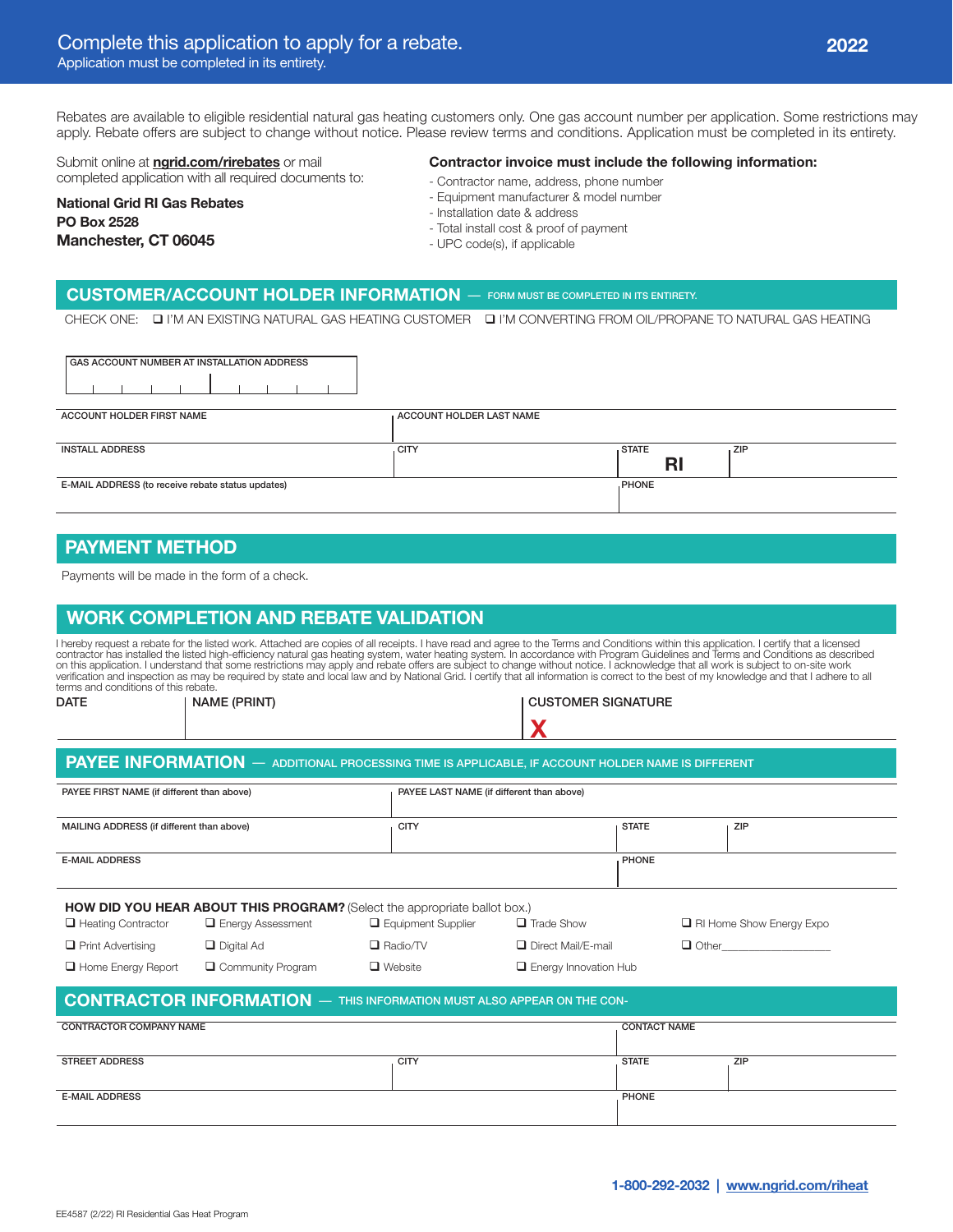Complete all fields for the equipment you are installing. Equipment model number & manufacturer information is also required on invoice.

# QUALIFYING EQUIPMENT & CRITERIA

### THERMOSTAT

| Equipment                                                                                     | PURCHASE OR<br><b>INSTALLATION</b> | Manufacturer | <b>Model Number</b> | Install/<br>Purchase | Rebate Amount   | Anticipated<br>Rebate |
|-----------------------------------------------------------------------------------------------|------------------------------------|--------------|---------------------|----------------------|-----------------|-----------------------|
| <b>ENERGY STAR<sup>®</sup> Smart Thermostat*</b><br>(wireless connection must<br>be enabled.) |                                    |              |                     |                      | Up to \$75/each |                       |
| 7-Day Programmable Thermostat*                                                                |                                    |              |                     |                      | Up to \$25/each |                       |

Installation of Thermostat:  $\Box$  Self-installed  $\Box$  Contractor-installed Does your home have central air conditional of  $\Box$  Contractor-installed Does your home have central air conditioning?

Limit two thermostats per account. Rebate amount cannot exceed purchase price.

## HIGH-EFFICIENCY NATURAL GAS HEATING BOILERS

| <b>Equipment</b> | Efficiency<br>Requirement         | Manufacturer | Model Number | AFUE*<br>Rating | <b>Install</b><br>Cost | Rebate<br>Amount | Anticipated<br>Rebate <sup>®</sup> |
|------------------|-----------------------------------|--------------|--------------|-----------------|------------------------|------------------|------------------------------------|
| Hot water boiler | AFUE* Rating<br>of 95% or greater |              |              |                 |                        | \$800            |                                    |

Prior Unit's Fuel Type:  $\Box$  Gas  $\Box$  Oil  $\Box$  Electric  $\Box$  Propane  $\Box$  New Construction

\*AFUE Rating = Annual Fuel Utilization Efficiency Rating

Boiler(s) were operational at the time of replacement:  $\Box$  Yes  $\Box$  No

## HIGH-EFFICIENCY NATURAL GAS HEATING FURNACE

| Equipment        | Efficiency<br>Requirement                                               | Manufacturer | <b>Model Number</b> | AFUE*<br>Rating | <b>Install</b><br>Cost | Rebate<br>Amount | Anticipated<br>Rebate |
|------------------|-------------------------------------------------------------------------|--------------|---------------------|-----------------|------------------------|------------------|-----------------------|
| Warm air furnace | AFUE* Rating of<br>97% or greater<br>and electronic<br>commutated motor |              |                     |                 |                        | \$500            |                       |
| Warm air furnace | AFUE* Rating of<br>95% or greater<br>and electronic<br>commutated motor |              |                     |                 |                        | \$300            |                       |

Prior Unit's Fuel Type: Q Gas Q Oil Q Electric Q Propane Q New Construction \*AFUE Rating = Annual Fuel Utilization Efficiency Rating

Total Rebate

Furnace(s) were operational at the time of replacement:  $\Box$  Yes  $\Box$  No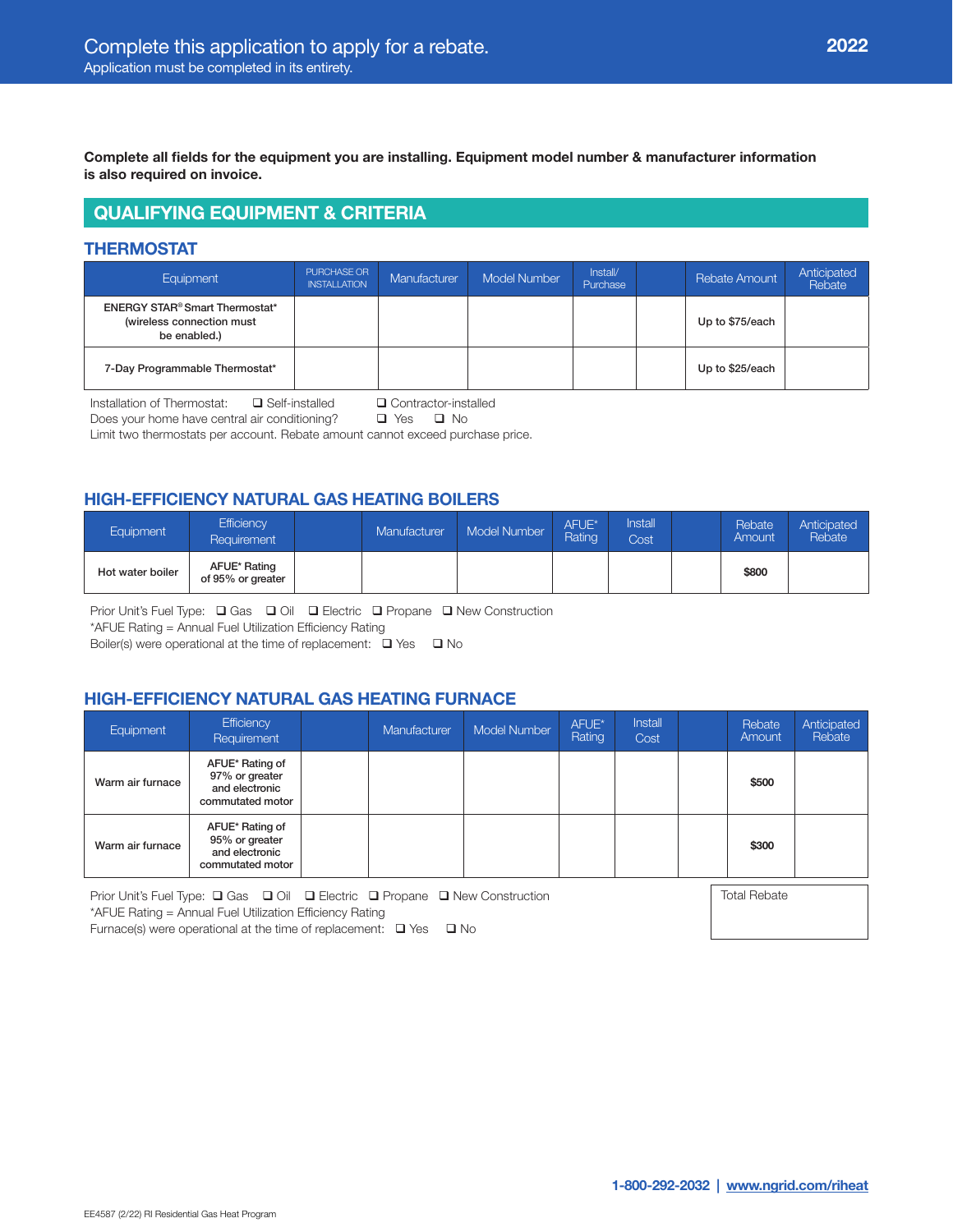Complete all fields for the equipment you are installing. Include this same information on your invoice.

#### HIGH-EFFICIENCY NATURAL GAS WATER HEATERS

| Equipment                                                                                            | Efficiency<br>Requirement                                                   | <b>Installation</b><br>Date | <b>Manufacturer</b> | <b>Model Number</b> | <b>Efficiency</b><br>Rating | <b>Install</b><br>Cost | Quantity | Rebate<br><b>Amount</b> | Anticipated<br>Rebate |
|------------------------------------------------------------------------------------------------------|-----------------------------------------------------------------------------|-----------------------------|---------------------|---------------------|-----------------------------|------------------------|----------|-------------------------|-----------------------|
| <b>ENERGY STAR®</b><br>On-demand<br><b>Tankless</b>                                                  | $\geq$ .87 UEF                                                              |                             |                     |                     |                             |                        |          | \$600                   |                       |
| <b>Indirect Water</b><br>Heater (must be<br>connected to Natural<br>Gas forced hot<br>water boiler.) |                                                                             |                             |                     |                     |                             |                        |          | \$400                   |                       |
| <b>ENERGY STAR®</b><br><b>Condensing Gas</b><br><b>Water Heater</b>                                  | $\geq$ .80 UEF                                                              |                             |                     |                     |                             |                        |          | \$250                   |                       |
| <b>ENERGY STAR®</b><br>Storage Water Heater                                                          | <b>Medium Draw</b><br>$\geq$ .64 UEF,<br><b>High Draw</b><br>$\geq$ .68 UEF |                             |                     |                     |                             |                        |          | \$100                   |                       |

Prior Unit's Fuel Type: Q Gas Q Oil Q Electric Q Propane Q New Construction

### COMBINED HEATING AND WATER HEATING EQUIPMENT – must be considered one unit by the manufacturer

| <b>Equipment</b>                                                     | <b>Efficiency</b><br>Requirement  | Installation<br>Date | <b>Manufacturer</b> | <b>Model Number</b> | AFUE*<br>Rating | <b>Install</b><br>Cost | Quantity | Rebate<br><b>Amount</b> | Anticipated<br>Rebate |
|----------------------------------------------------------------------|-----------------------------------|----------------------|---------------------|---------------------|-----------------|------------------------|----------|-------------------------|-----------------------|
| Combined<br>condensing boiler<br>and on-demand<br>water heating unit | AFUE* Rating of<br>95% or greater |                      |                     |                     |                 |                        |          | \$1,200                 |                       |
| Combined<br><b>Natural Gas</b><br>Furnace<br>and on-demand           | AFUE* Rating of<br>97% or greater |                      |                     |                     |                 |                        |          | \$700                   |                       |

Prior Unit's Fuel Type: Q Gas Q Oil Q Electric Q Propane Q New Construction \*AFUE Rating = Annual Fuel Utilization Efficiency Rating

Total Rebate